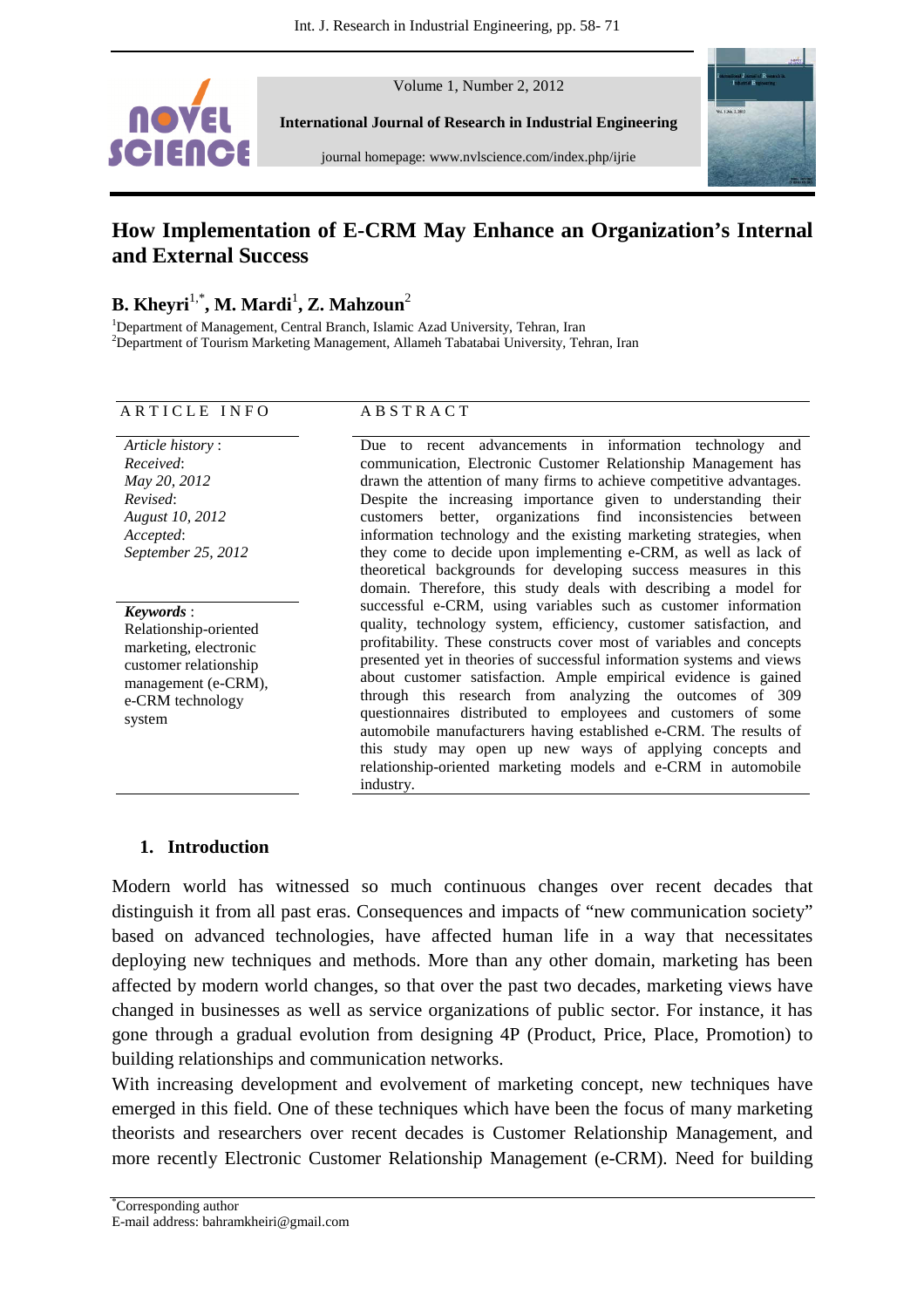and maintaining strong and long-term relationships with customers, lower cost of retaining existing customers compared to attracting new customers, and finally the need for focusing on key customers as the most essential source of profitability, has forced organizations to invest heavily on customer relationship systems [1]. Now, thus, the main issue confronting organizations is the need to maintain a high level of consistent and optimal relationship with their customers and to meet their wants and needs at a timely manner. Thus, successful and functional deployment of relationship-oriented systems plays substantial role in total success of organizations.

The initial part of the current study is devoted to examining theoretical backgrounds of e-CRM and its success model. Next, research hypotheses are stated and analyzed, and finally, some suggestions have been offered.

# **2. Theoretical backgrounds and Literature**

## **2.1.Customer Relationship Management**

Customer Relationship Management or CRM is a business approach based on relationshiporiented marketing, and is deployed as a tool for it. CRM can be considered as an integrated approach of defining, maintaining and creating a network for customer relationship and continuous enhancement of this network to achieve mutual advantages( for both buyers and sellers) via personalized and interactive contacts, with value-added during a long time period [2]. Pan et al. [3], state that "CRM will bring up the next management revolution by upgrading and developing relationship-oriented marketing tools". They assert that "although it seems to be a simple and clear notion, there has been a diversity of views about what CRM actually is". To some theorists, CRM means integrating marketing, sales and service by segregating IT-based business processes, that maximizes interaction value with each customer. To some others, CRM is only a result of relationship-oriented marketing that emphasizes gaining higher profits from the customers [3].

By the way, as mentioned by practitioners, four important principles should be taken into account about CRM [4]:

- Customers should be viewed as valuable properties.
- Customers' profitability is different and not all customers are favorable.
- Customers have different needs, preferences, purchase behaviors, and price sensitivities.
- Companies may make their products more compatible by learning their customers' needs and interests.

Figure1 lists the major views of CRM practitioners in describing CRM dimensions.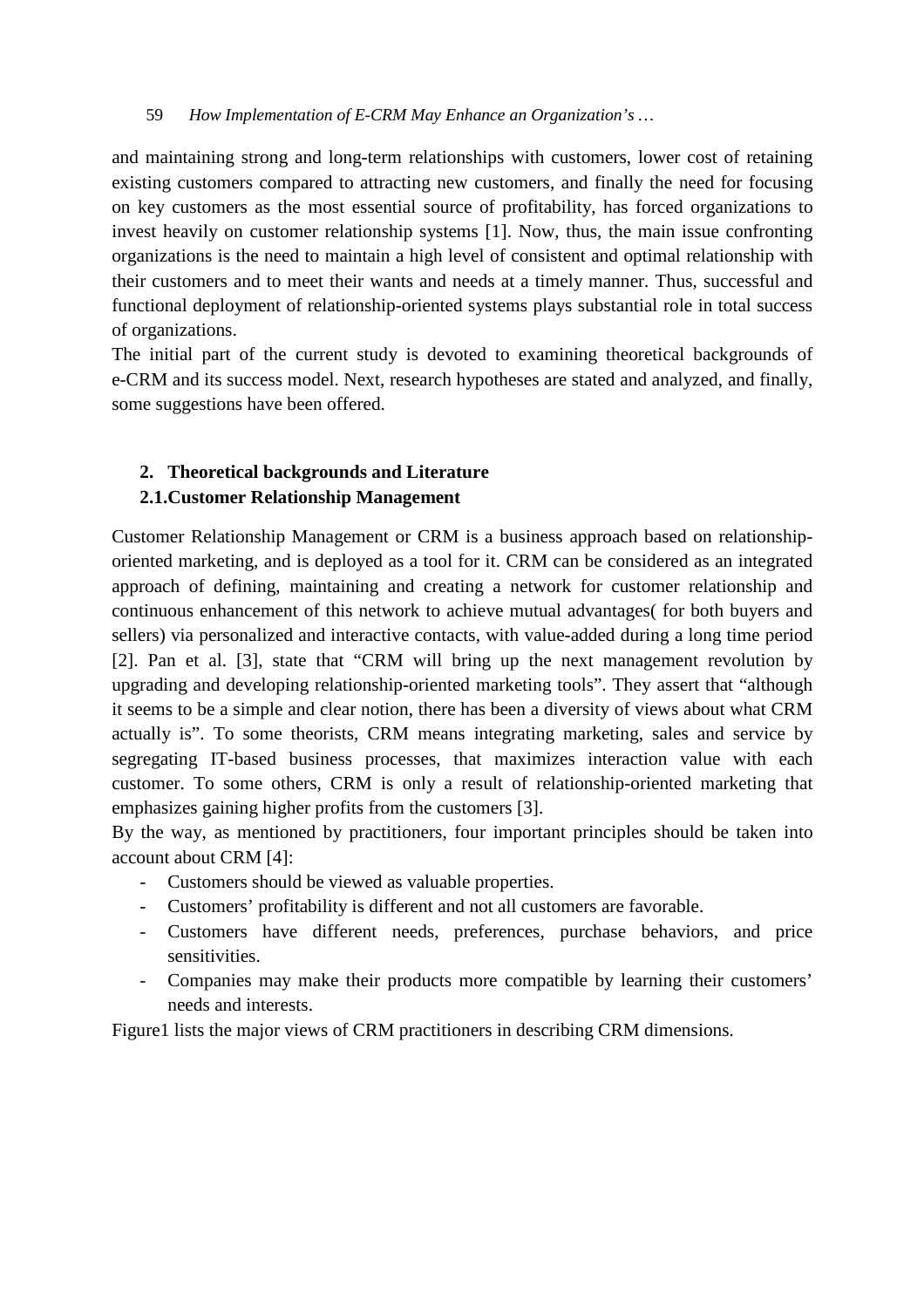Optimizing tools for revenue and profit by combining different parts [5].

Collecting, saving and analyzing behavioral information for attracting and retaining customers [6].

The process of acquiring and retaining the selected customers and interacting with them [7].

Adopting information technologies for integrating activities and segregating business processes [3].

Figure1- major views on describing CRM concept

#### **2.2.Electronic Customer Relationship Management (e-CRM)**

By emergence and dominance of electronic space, vast opportunities are provided for a more proper and intimate relationship with customers, and a new method of relationship with customers, called e-CRM, has been shaped. E-CRM is a combination of software, hardware, processes, applications and managerial commitments for a more favorable relationship with customers. In fact, e-CRM is an interdisciplinary field, composed of CRM and e-business. Unlike CRM which aims at serving key customers, e-CRM enjoys an internet-based search structure that considers a congruent application for managing all markets, advertising projects, sales, service and support operations on the internet. From the application side, e-CRM has been created for managing internet interactions of electronic businesses, so it deals with interactive and web-based contacts [5].

E-CRM tools can help sales representatives and marketing managers in identifying needs and demands of customers. Today, some businesses have adopted technologies that transfer customer information to sales agents. This information is provided for sales agents' preparation before contacting customers. Diverse software collect data related to products, sales and customer information, from one or several sources. Besides, a series of information about the product is sent to the customer, via web, e-mail or cell phone. This way, by offering information before his/her request, s/he will be switched from a high-involvement buyer to a low-involvement one [8].

Besides influencing buying involvement, e-CRM can also help in preparing brief profiles of customers and identifying their required products. Traditionally, the profiles were demographic or behavioristic. Demographic profile may consist of the individuals' residence, marital status, number of children, their favorite newspapers or magazines, etc. Behavioristic profiles focus on the time customer spends for searching on the website or his/her clicks there; actually they focus on action proceedings of the customer. E-CRM adds a sort of smartness to these profiles and assists the company in offering customized products. E-CRM tools are also helpful in cutting the costs of the company. Traditionally, a website was judged by the number of page visits, and many businesses set their goal based on page numbers visited at a specified time [5, 9]. However, only 2 percent of website visitors really buy the product. Hence, companies must spend plenty of time to ensue why the rest did not buy. Every company can create a special positioning among its customers by applying e-CRM, for increasing electronic sales and decreasing the lost sales [8].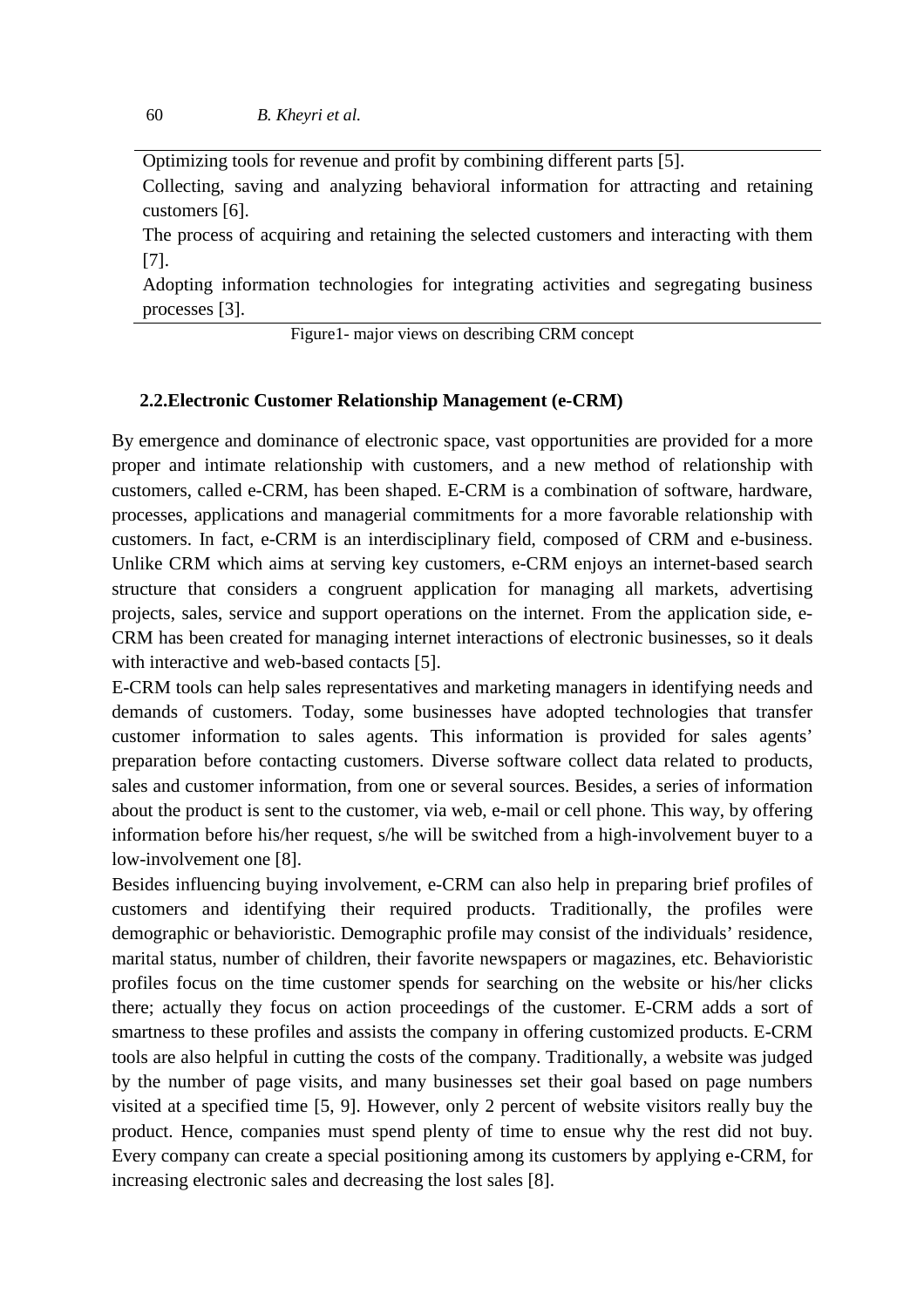E-CRM can be useful in launching new product or service lines. Adding new products is necessary to step ahead of competitors and meet customers' hidden or newly revealed wants. By using e-CRM, we can identify what products or services our customers want, and which of them will be successful. Before developing, adding or redefining the new product line, the manager must first identify the customers. E-CRM, undoubtedly, can be adopted as one of the best decision-making systems for offering new products, due to its capabilities.

E-CRM, like any other IT innovation, is not only technological. It is one of the vastest innovations that organizations employ as a customer-oriented business strategy, and includes redesigning activities and reengineering processes [7]. Thus, two applications of e-CRM can be identified: Operational e-CRM and Analytical e-CRM. Operational e-CRM relates to customers' contact-points, which consists of inside-the-company contacts (phone, mails), and outside-the-company contacts (selling to customer, email promotions). Hence, customers' contact-point may include website, emails, phone, direct selling, fax, etc. Analytical e-CRM entails a technology for processing a vast amount of customer data. The main objective of this part of e-CRM is to identify customers by analyzing demographic elements, purchase patterns, and other factors to create new business opportunities.

## **2.2.1. e-CRM Success Factors Model**

Roh et al. [10], examined the effects of implementing e-CRM on internal and external organizational success that forms the basis of hypotheses and evaluation of e-CRM system success in the current study. Dimensions and elements of the model are reviewed in figure2 and table1.



Figure2. Success Factors Model of e-CRM system extracted from [10]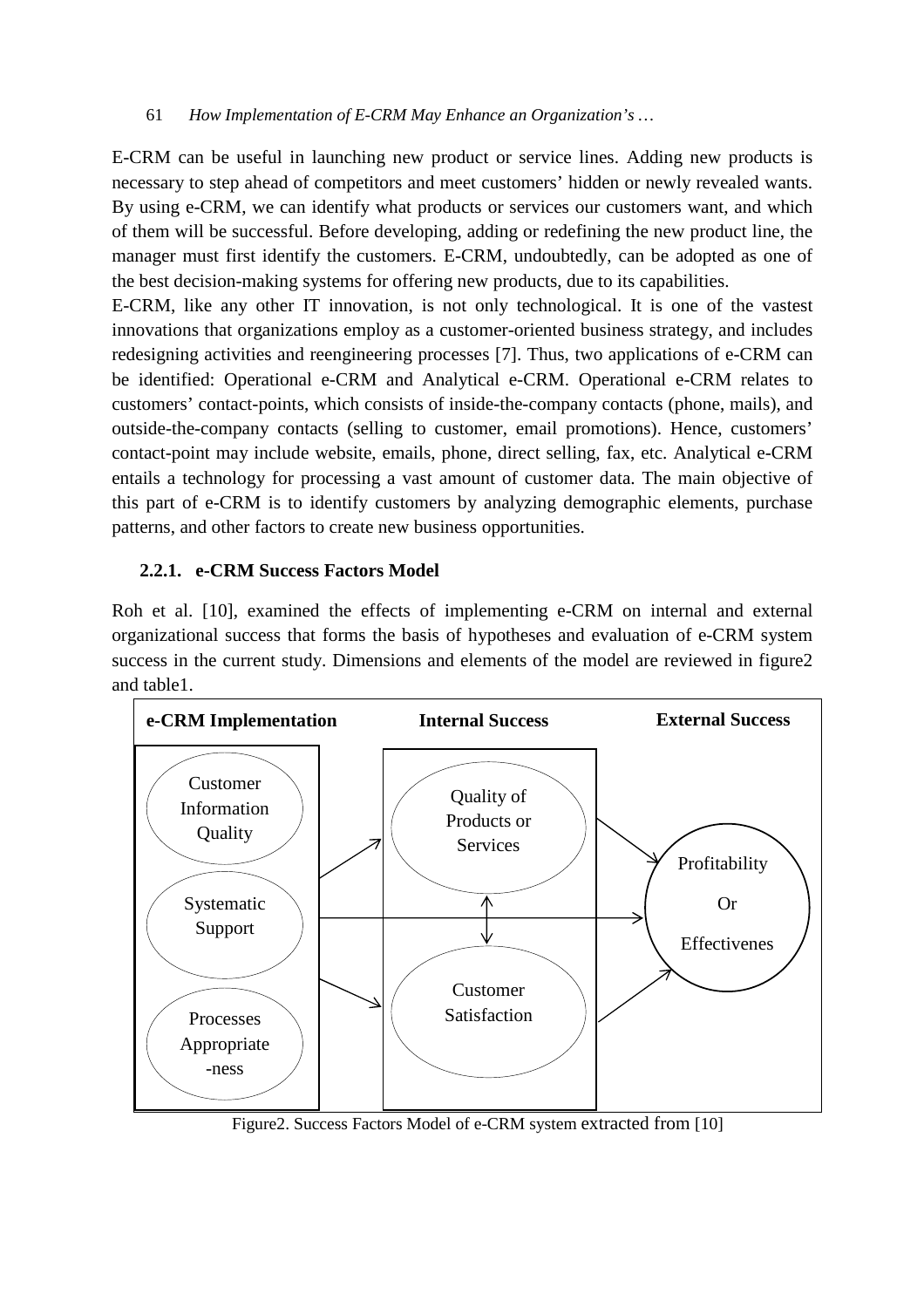## **2.2.1.1.Implementation of e-CRM system**

According to [11], influencing factors of implementation impact on system launch. These two researchers identified 3 dimensions for a proper implementation of a system: process appropriateness, customer information quality and technology system. These factors are used in the current study with some modifications in marginal elements.

Customer Information Quality: part of the value created by e-CRM system attributes to system users. Thus, customer perceived performance is very essential for evaluating success of the system [12]. Till now, several traits are introduced for measuring information quality. In a research, traits such as honesty, applicability, output timeliness, reliability, completeness, awareness and relatedness of the processed information are examined [4]. Delone and McLean [11], emphasized the link between high quality of customer information and e-CRM success and asserted that a great deal of the link between quality and success is intuitive. Here, the following elements are used to evaluate customer information quality: Database Management System (DBMS), information effectiveness, proper classification of information and predicting customer needs.

e-CRM Technology System: One of internal evaluation criteria of e-CRM system is its technology system. The determinant criterion in evaluation of technology system is the functional specifications of the system under study [13, 14]. Practitioners and authors have described these specifications in this way: resources exploitation, reliability, response time and user-friendliness of information website [15]; data accuracy, reliability, comprehensiveness, system flexibility and user-friendliness [16]; continual user contact, documentation quality and even ability to save program code [17].

Combining the above-mentioned elements, this study aims at embedding for CRM, helping to execute appropriate system of customer relationship, and capability of creating a universal communication network as elements of technology system.

e-CRM process appropriateness: Process appropriateness is part of the discussion of technological proportion which is a set of processes and technologies that can be applied in the system. Combining the views of different researchers and modifying them according to the related industry (Automobile Companies), this study applies four criteria, type of communicating with customer in the system, capability of linking different geographical regions, service personalization, and problem-solving tracking, as the criteria of process appropriateness.

## **2.2.1.2.e-CRM Internal Success**

e-CRM processes efficiency: e-CRM implementation success is mainly evaluated according to achieving the predefined goals which includes multifunctional parameters such as time, cost and functionality. Efficiency is an important and useful measure of functionality which is different from productivity, despite some commonalities. Unlike productivity, technical efficiency is seldom examined by researchers [17, 18]. When the purpose of investment is enhancing operational efficiency, many traditional evaluation techniques may be considered.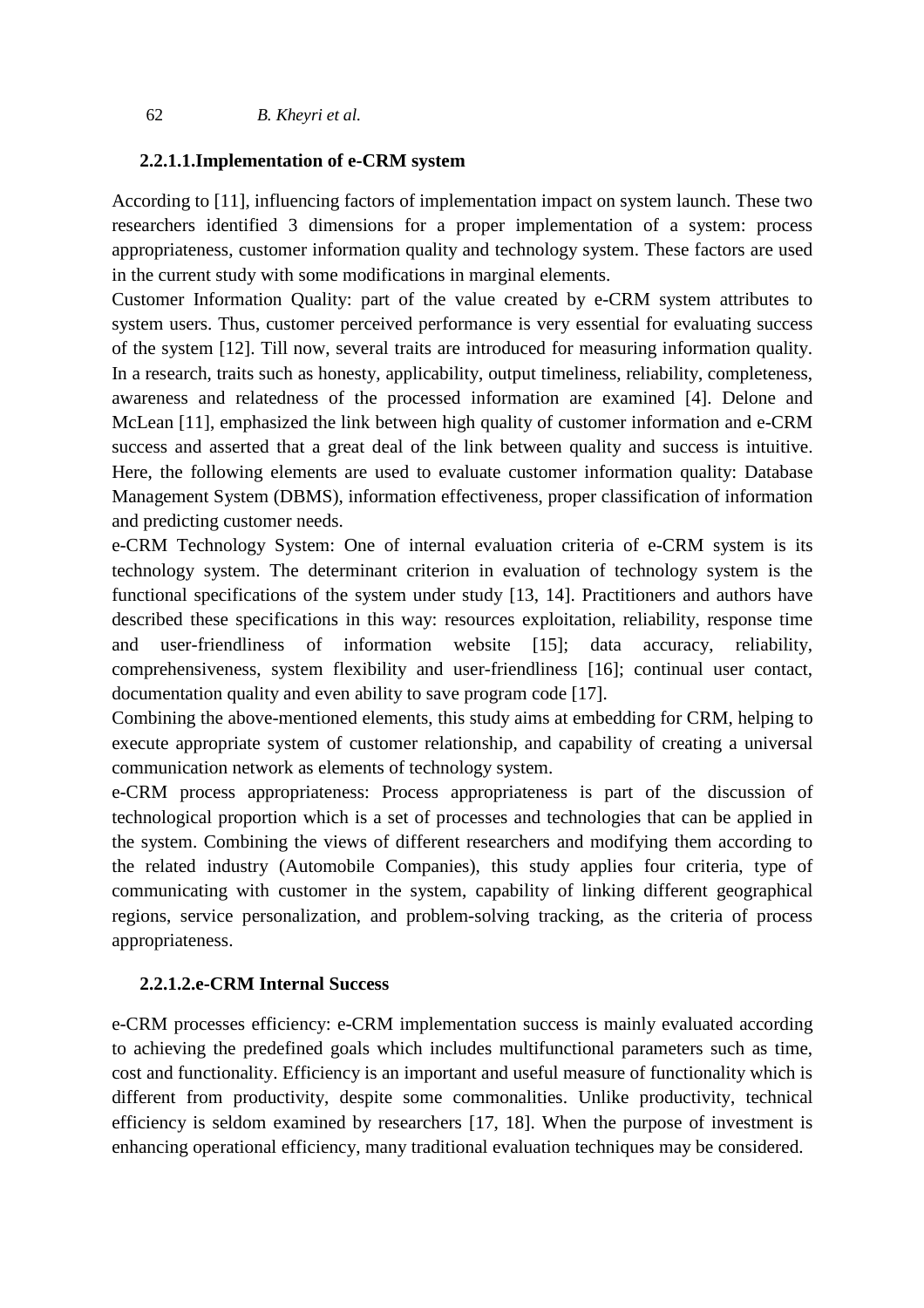Some of these investments create some sort of visible fiscal advantages that can be contrasted to direct costs of the project. This sort of operational implementations, traditionally, exploit the investment's efficiency advantages. However, many managers pay attention to a vaster strategy; i.e., creating a proper and responsive IT infrastructure. Yet, it remains a question how to assess, describe, and homogenize the investment results [19, 20].

In this study, IS success factors are different from the traditional ones, and cover comprehensive access to e-CRM process inside the company. We assess internal efficiency of e-CRM as one of the internal success factors of e-CRM in the form of decreasing the costs and response time, and use efficiency as representative of internal success of e-CRM system. In other words, higher levels of internal efficiency mean higher levels of e-CRM system.

| Construct                       | Factors                             | Selected items                       |  |  |
|---------------------------------|-------------------------------------|--------------------------------------|--|--|
|                                 | <b>Customer Information Quality</b> | Creating a Database Management       |  |  |
|                                 |                                     | System(DBMS)                         |  |  |
|                                 |                                     | <b>Information effectiveness</b>     |  |  |
|                                 |                                     | Proper classification of information |  |  |
|                                 |                                     | Predicting the customer needs        |  |  |
|                                 | <b>Technology System</b>            | Grounding for CRM                    |  |  |
|                                 |                                     | Help in implementing a proper        |  |  |
|                                 |                                     | system of communicating with         |  |  |
|                                 |                                     | customers                            |  |  |
|                                 |                                     | Capability of creating a universal   |  |  |
|                                 |                                     | communication network                |  |  |
|                                 |                                     | Facilitating the communications      |  |  |
|                                 | Efficiency                          | Cutting costs                        |  |  |
|                                 |                                     | Decreasing response time             |  |  |
|                                 |                                     | Intimate interaction with customers  |  |  |
| <b>Internal Success Factors</b> |                                     | Positive image of the company        |  |  |
|                                 | <b>Customer Satisfaction</b>        | Decreasing the customer complaint    |  |  |
|                                 |                                     | Customer overall satisfaction        |  |  |
|                                 |                                     | Improving service quality            |  |  |
| <b>External Success Factors</b> | Profitability                       | Increasing offered services          |  |  |
|                                 |                                     | Customer's tendency to<br>repeat     |  |  |
|                                 |                                     | purchase                             |  |  |

Table1- criteria items in success factors and organizational success measures

Customer satisfaction and e-CRM: satisfaction is the result of overall perceptions, evaluations and psychological reactions to consuming a product or service [19, 21]. In marketing studies, customer satisfaction is focused on products and physical or virtual services that the company delivers to its customers through direct or indirect distribution channels [22]. We evaluate satisfaction on the basis of these factors: intimate interaction with customers, positive image of the company, customers' complaints and overall satisfaction of customers.

## **2.2.1.3.External Success of e-CRM**

The final criteria of e-CRM success are profitability. Logically, e-CRM equals net advantages of its application [18]. The notion of measuring e-CRM outputs is of great importance,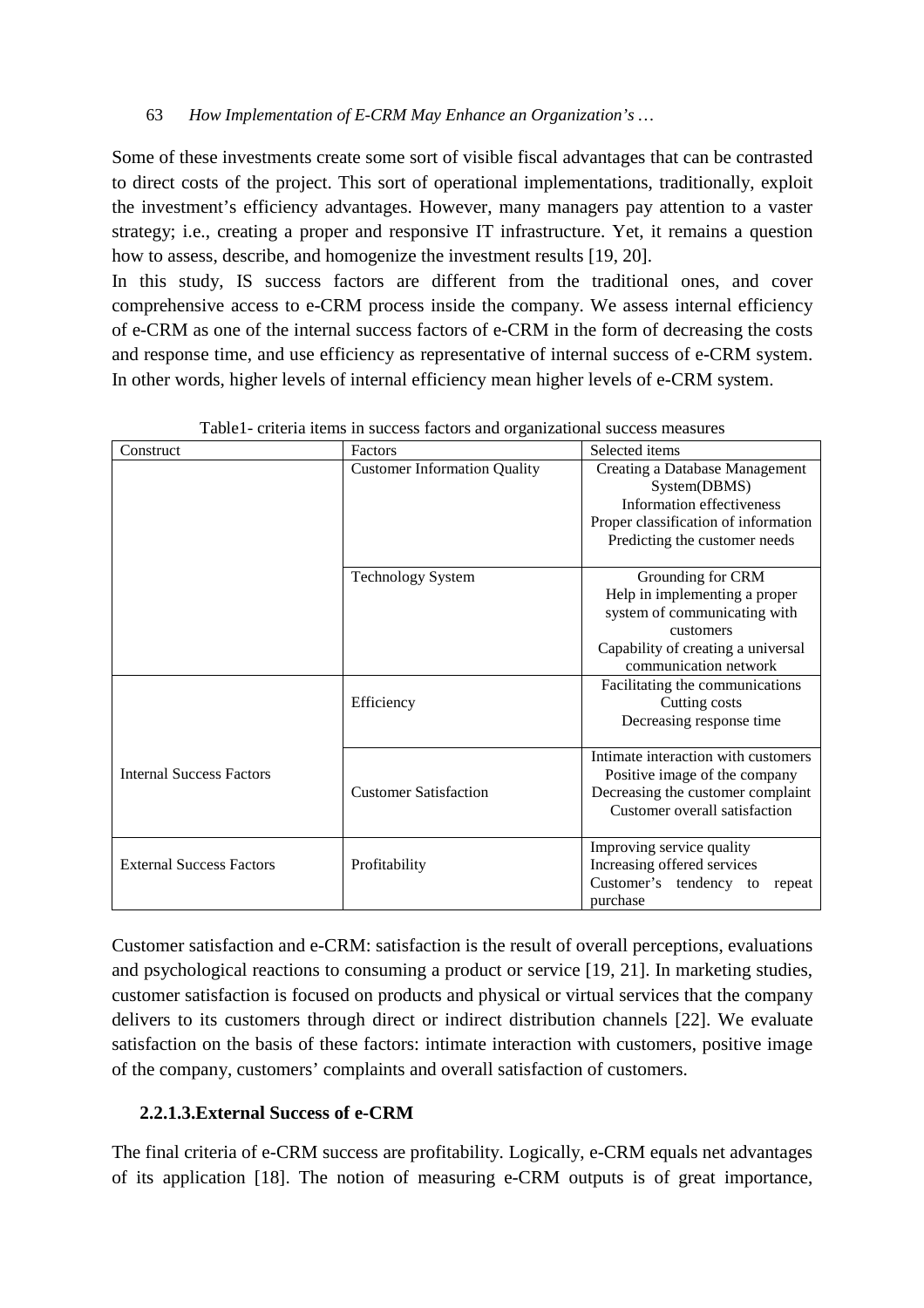because of increased expenditures on electronic systems' equipment and service activities [23]. Operational measures of profitability are improving service quality, increasing the amount of offered services and tendency of customer to repeat purchase.

## **2.3.Literature Review**

Since e-CRM is among the new techniques of marketing, vast research has not been carried out on the field, special in Iran, and most of the researches are merely in the field of relationship-oriented marketing and CRM. However, due of generalizability of concepts and models of CRM to e-CRM, the findings of some past studies can be referred to. The researches results represent that deployment of CRM tools can impact on satisfaction of key customers of banks [24]. Schullin et al. [8], assert that e-CRM not only has changed the traditional paradigm of marketing, but also has resulted in the increase of communications' efficiency and effectiveness. In another research, critical success factors of CRM are examined in the case of e-government in which a set of factors are identified and classified into three general frameworks of relationship tools, relationship incentives and value generation for customer [3]. In spite of these relevant researches, the principal model of the current study is designed based on Roh et al. [10], study and it should be noted that this study was broadly influenced by the results of Delone & McLean study [11]. Pan et al. [3], have evaluated the prerequisites of CRM realization by organizational internal and external success, but in the current study, because of special properties of the population and surveying some specialists and masters of the field, two major modifications were made to the above model: Firstly, instead of systematic support variable, e-CRM technology system is applied that enjoys measurement capability and a stronger theoretical background. Secondly, in evaluating the internal variables, efficiency is deployed instead of quality; that can evaluate different dimensions of overall success of organization better than quality from the point of profitability.

## **Research Methodology**

## **Research Hypotheses**

### **Hypothesis I:**

There is a relationship between e-CRM implementation and organization's internal and external success.

## **Hypothesis II:**

Customer information quality, e-CRM technology system and appropriateness of e-CRM processes play the most significant roles in the organizational success, from the point of view of customers, sequentially.

## **Hypothesis III:**

Customer information quality, e-CRM technology system and appropriateness of e-CRM processes play the most significant roles in the organizational success, from the point of view of employees, sequentially.

## **Research settings (time, place, theme)**

Research settings of theme, time and place are defined as follows: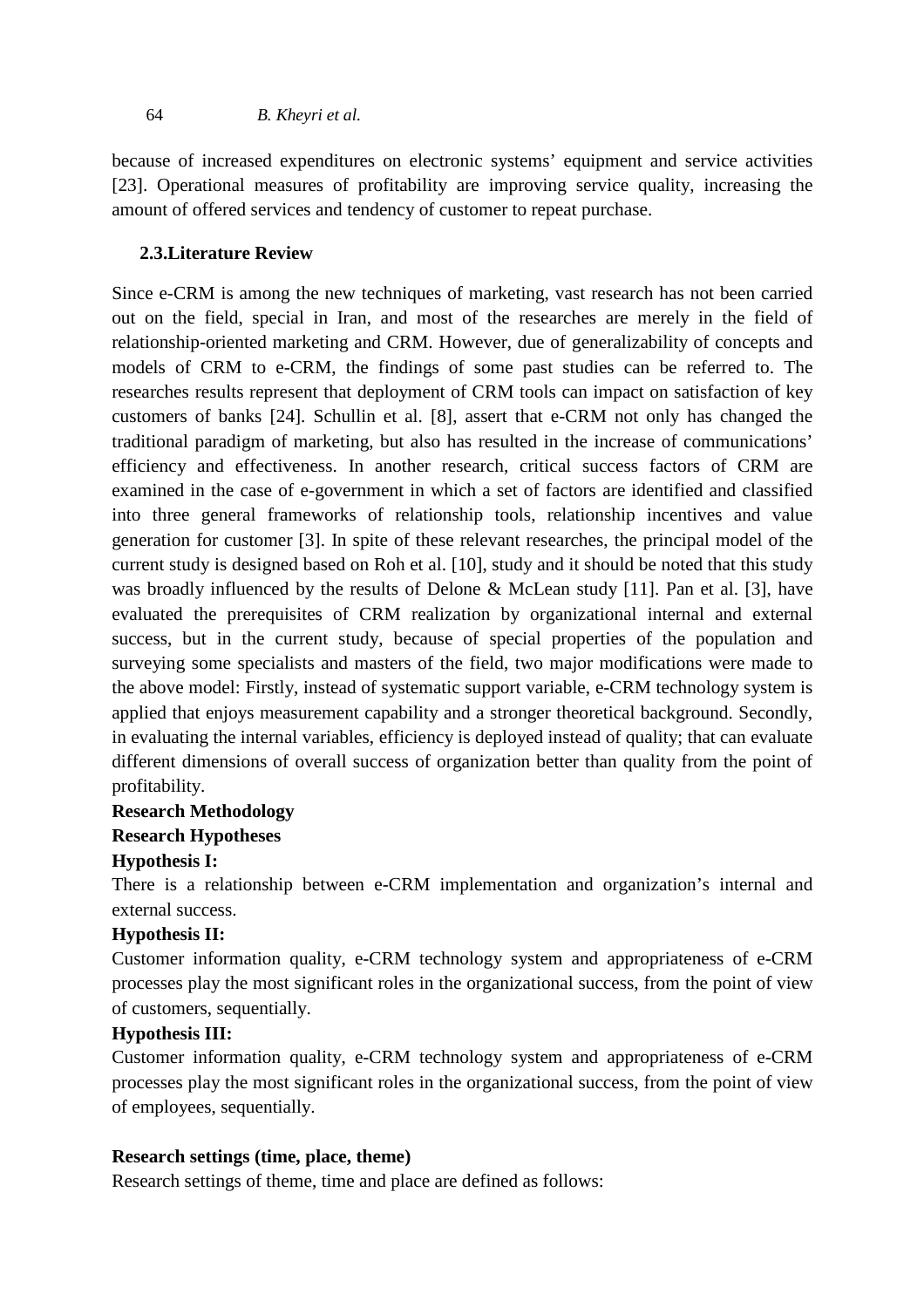Time setting: this research is carried out in the time period of January 2008 to September 2008. The secondary data is also collected in a four-year period of 2002 to 2006.

Place setting: because of geographical dispersion of automobile industry activities in the country, and meanwhile centrality of decision-making and strategic importance of companies based in Tehran, the research is carried out in Tehran.

Theme setting: In this study, by describing the success model of implementing e-CRM, the relevance of variables like customer information quality, e-CRM technology system, efficiency, customer satisfaction and profitability are assessed as research hypotheses.

### **Research method**

This research is of survey type, since it aims at describing the conditions required for implementation of CRM, and examines the position and current conditions of e-CRM in automobile industry, without any subjective conclusion and intervention. The research type is that of field study and library research. One of the major sources of data collection is questionnaire, consisting of 65 questions, which assess the research hypotheses.

Cronbach's Alpha is applied to ensure the reliability of evaluation tools. Using SPSS, the questionnaire's Alpha yielded 0.8403 which means it is reliable enough.

Statistical population consists of the companies' employees in different departments; including Communication and IT, Sales& Marketing, After-sales Services, and Research Centers, as well as their customers. Stratified random sampling approach is used to select the samples, in which the first step was to divide members of the population into homogeneous subgroups, then random sampling was applied within each stratum. Generally, the research was conducted on a sample size of 309 people, which approximately two-third (197) of them were selected from among the customers, due to the importance of customers' views in evaluation of e-CRM implementation success.

## **Data Analysis and Hypotheses Testing**

Three hypotheses are proposed for this study, which describe interrelationships of e-CRM parameters in the statistical population. After collecting the questionnaire data, two methods were applied to analyze them:

**Descriptive method**: In this method, a general description of the following items is provided: qualitative concepts dispersion in the population; i.e., age, gender and education level.

**Analytical and Inductive method**: After scoring questionnaires and calculating descriptive indicators (indices) for testing hypotheses and generalizing the results to the population, Kolmogorov Smirnov, correlation coefficient and Friedman tests will be applied.

## **Demographic Data Analysis**

As shown in table2, majority of respondents (almost 64%) are males. The same number of male employees can be seen in automobile manufactures. Analysis of the questionnaires' results represents that females have a more positive attitude towards e-CRM implementation and variables' interrelationship than males.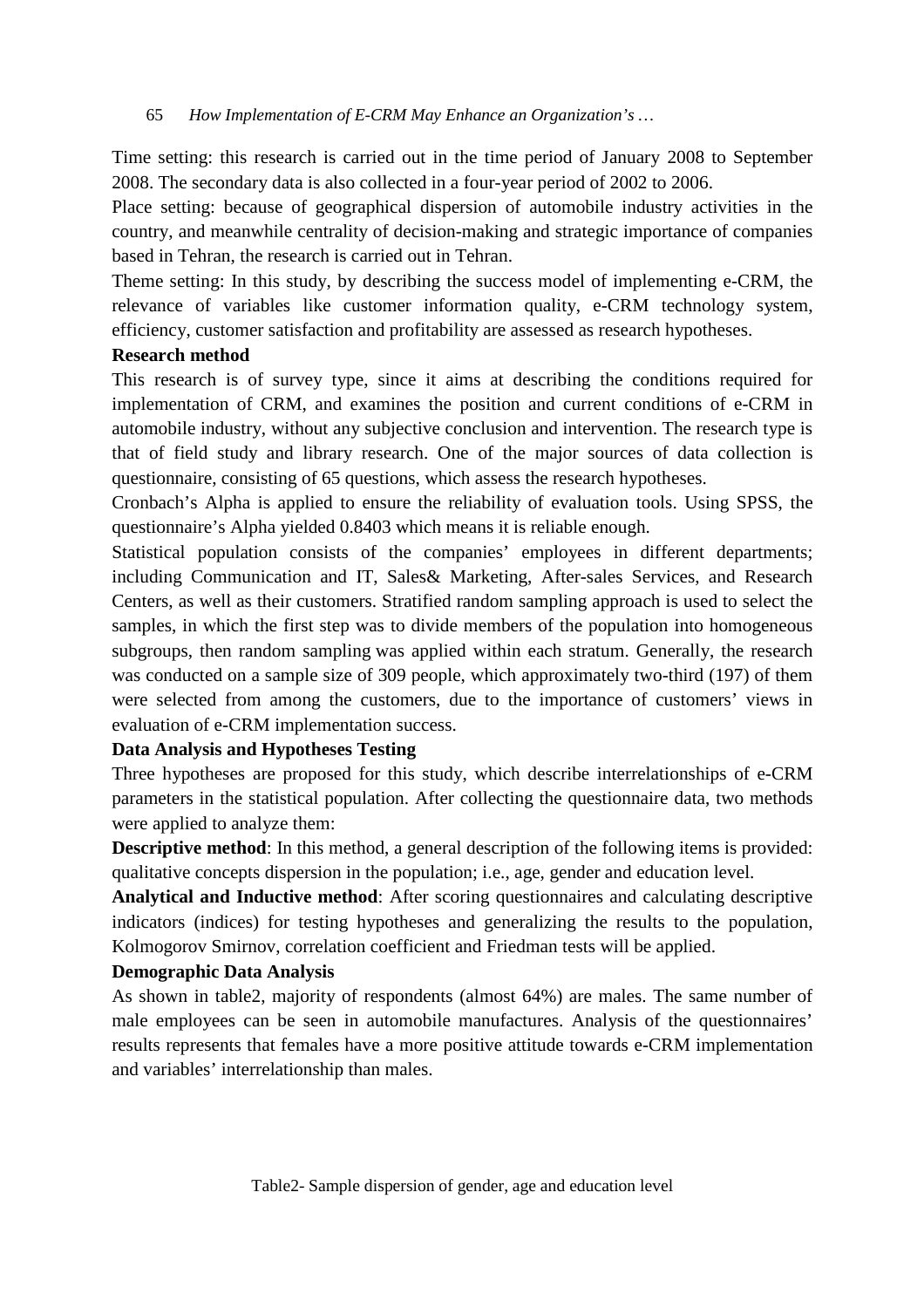#### 66 *B. Kheyri et al.*

| Gender dispersion |            |           |            |  |  |  |
|-------------------|------------|-----------|------------|--|--|--|
| Females           |            | Males     |            |  |  |  |
| Frequency         | Percentage | Frequency | Percentage |  |  |  |
| 113               | 36.6       | 196       | 63.4       |  |  |  |

| Age dispersion |                |           |            |           |            |           |            |
|----------------|----------------|-----------|------------|-----------|------------|-----------|------------|
| Under 25       |                | 25 to 35  |            | 35 to 45  |            | Above 45  |            |
| Frequency      | Percentage     | Frequency | Percentage | Frequency | Percentage | Frequency | Percentage |
| 38             | r 1 2<br>ل و ک | 144       | 46.6       | 69        | 22.3       | 58        | 18.8       |

|                 | Education level dispersion |            |            |            |            |                     |            |
|-----------------|----------------------------|------------|------------|------------|------------|---------------------|------------|
| Diploma & lower |                            | Technician |            | Bachelor's |            | Master's and higher |            |
| Frequency       | Percentage                 | Frequency  | Percentage | Frequency  | Percentage | Frequency           | Percentage |
| -47             | 15.2                       |            | 23.0       | 136        | 44.0       | 55                  | 17.8       |

From the point of age dispersion, the least number of respondents belongs to those under 25 years old, most of whom were among the customers. Most of the respondents belong to age group of 25-35 which accounts for 46.6 % of the sample size.

From the point of education level, the least number of respondents have diploma or lower degrees, while most of the respondents hold Bachelor's. This is because of the companies' policy recruiting engineers and expertise for communication, information, sales, and marketing departments.

### **Testing hypotheses**

Reliability or internal compatibility implicates the precision of marginal elements of assessment tools in measuring the same concept [25]. In this study, reliability is assessed by Cronbach's Alpha in which all marginal measures were above the acceptable level of 0.7 [26, 27]. However, Cronbach's Alpha varied from 0.734 for efficiency to 0.902 for e-CRM technology system.

Table3 presents the averages and standard deviations of e-CRM implementation factors and organization's internal and external successes, along with marginal variables of each. In the current study, these values yield the same results as similar past studies, the only difference being standard deviations which is lower [10, 11].

| 1.001   |                    |  |  |  |  |
|---------|--------------------|--|--|--|--|
| Average | Standard deviation |  |  |  |  |
| 3.29    | 0.43               |  |  |  |  |
| 3.38    | 0.45               |  |  |  |  |
| 3.57    | 0.51               |  |  |  |  |
| 2.98    | 0.37               |  |  |  |  |
| 3.93    | 0.60               |  |  |  |  |
| 4.09    | 0.63               |  |  |  |  |
| 3.74    | 0.55               |  |  |  |  |
| 4.21    | 0.61               |  |  |  |  |
|         |                    |  |  |  |  |

Table3- Averages and standard deviations of the variables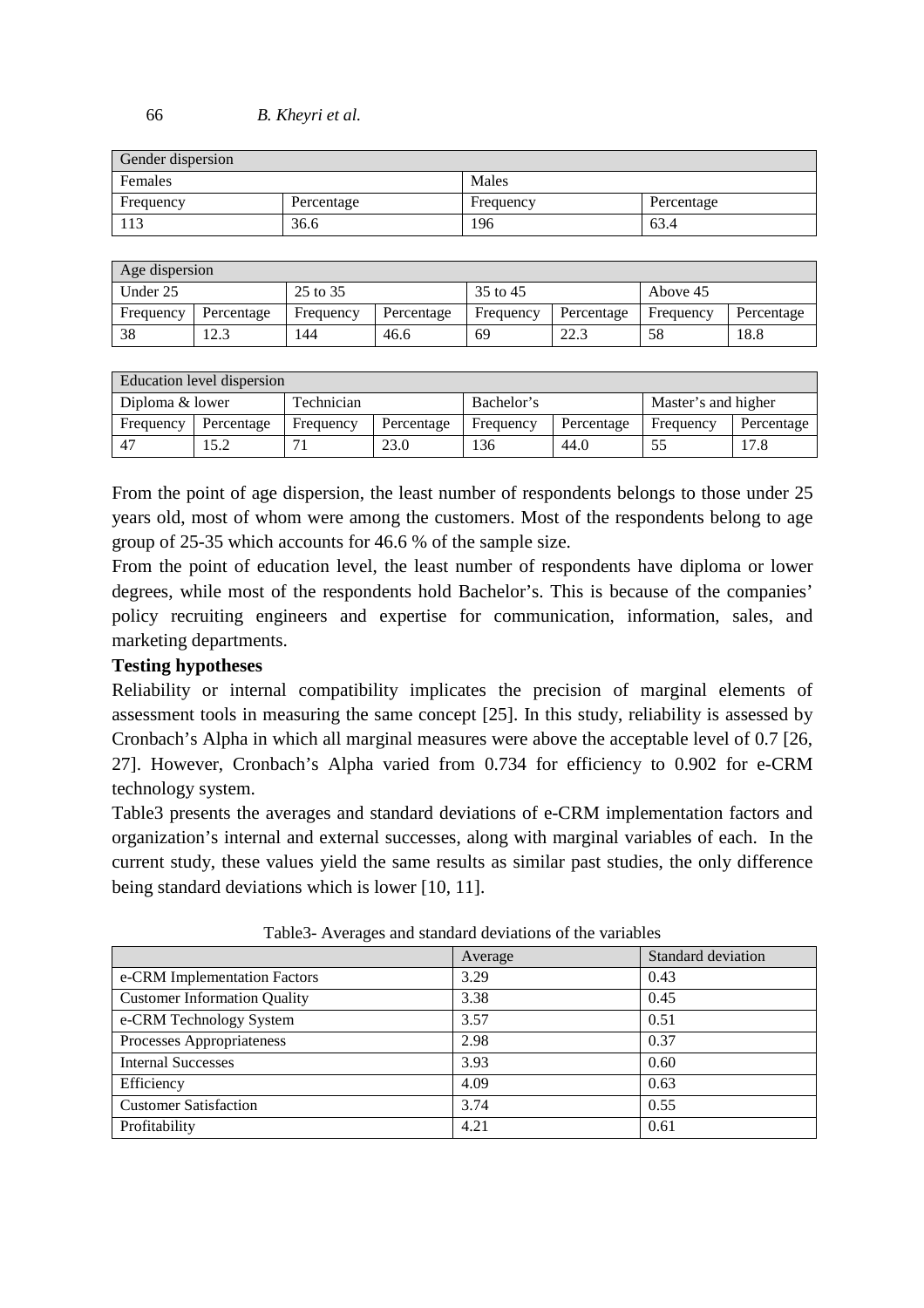To test the normality of scores obtained from factors, Kolmogorov Smirnov test is applied. Results are presented in Table4. As the table shows, all factors have the Sig. above 0.05, except for customer information quality. Thus, distribution of factors can be considered as normal and parametric tests can be used to examine the variables' interrelationship, as we will use Correlation Coefficient Test to test the variables' interrelationships.

|      | Implementation<br>Factors<br>e-CRM | Information<br>Customer<br>Quality | System<br>e-CRM Technology | Processes Appropriateness | Successes<br>Internal | Efficiency | <b>Customer Satisfaction</b> | Profitability |
|------|------------------------------------|------------------------------------|----------------------------|---------------------------|-----------------------|------------|------------------------------|---------------|
| Sig. | 0.86                               | 0.045                              | 0.099                      | 0.144                     | 0.194                 | 0.214      | 0.165                        | 0.177         |

Table4- Results of Kolmogorov Smirnov test

Correlation between e-CRM Implementation Factors and Organization's Internal and External Success is shown in Table3. The first hypothesis of this research indicates a relationship between e-CRM Implementation Factors and Organization's Internal and External Success, that as is shown in Table4, this relationship is accepted at level of  $0.01(r=0.514)$ . Such a relationship can be seen between e-CRM Implementation Elements and Internal and External Success Indices. The tensity of this relationship is higher between Internal Success and e-CRM Implementation( $r=0.365$ ). As predicted, there is a positive relationship between e-CRM Implementation Factors and Efficiency, Customer Satisfaction and Profitability, just e-CRM Technology System did not show any correlation with efficiency and profitability.

|                              |         | e-CRM          | Customer    | Technology | Processes       |
|------------------------------|---------|----------------|-------------|------------|-----------------|
|                              |         | Implementation | Information | System     | Appropriateness |
|                              |         | Factors        | Quality     |            |                 |
| Organization's               | Overall | $0.514**$      | $0.433**$   | $0.304**$  | $0.394**$       |
| <b>Success</b>               |         |                |             |            |                 |
| <b>Internal Success</b>      |         | $0.365**$      | $0.336**$   | $0.304**$  | $0.394**$       |
| Efficiency                   |         | $0.265**$      | $0.223**$   | 0.137      | $0.216*$        |
| <b>Customer Satisfaction</b> |         | $0.303**$      | $0.242**$   | $0.249**$  | $0.345**$       |
| Profitability                |         | $0.324**$      | $0.433**$   | 0.163      | $0.438**$       |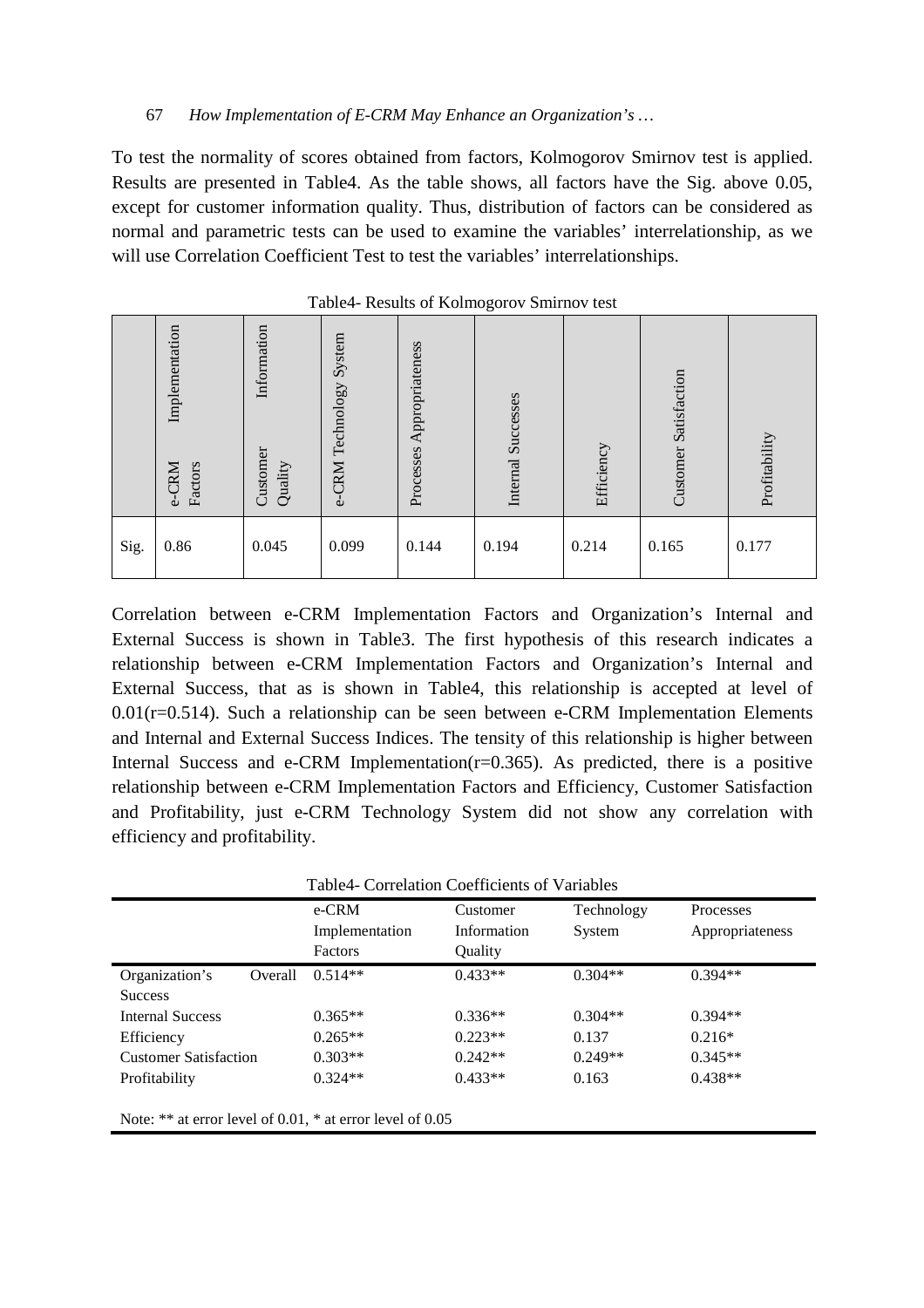### 68 *B. Kheyri et al.*

To expand research results, Hierarchical Regression Test is used to analyze causal relationships of the variables. Thus, tertiary dimensions of e-CRM Implementation are inserted into the equation as predictor variables and Success as outcome variable, which regression results are presented in Table 5. As the table shows, two variables of Customer Information Quality and Processes Appropriateness have causal relationship with Organization's Overall Success, at error level of 0.01.

|                                     | Non-standard | Standardized |        |             |
|-------------------------------------|--------------|--------------|--------|-------------|
|                                     | Coefficients | Coefficients |        |             |
| Model                               |              |              |        | Error value |
|                                     | B            | <b>B</b> eta |        |             |
| 1. (fixed value)                    | 2.276        |              | 11.353 | 0.000       |
| e-CRM processes appropriateness     | 0.331        | 0.438        | 5.641  | 0.000       |
| 2. (fixed value)                    | 2.225        |              | 8.266  | 0.000       |
| e-CRM processes appropriateness     | 0.241        | 0.320        | 4.011  | 0.000       |
| <b>Customer Information Quality</b> | 0.225        | 0.312        | 3.916  | 0.000       |

Table5- Regression Test of e-CRM Implementation and Organization's Overall Success variables

To test the second and third hypotheses, Friedman Non-parametric Test is used to rank variables. According to hypothesis II, customer information quality, e-CRM technology system and e-CRM processes appropriateness, sequentially, had the greatest role in organization success, from the customers' point of view. Results of Friedman Test approve this hypothesis, relatively. As Table 6 shows, from customers' point of view, three factors of customer information technology, e-CRM processes appropriates and e-CRM technology system, sequentially, play the greatest roles in organizational success; Thus, e-CRM processes should be replaced with e-CRM technology system, in the sequence of hypothesis II priorities.

| e-CRM Implementation Factors        |           | Ranking's Average | Rank |
|-------------------------------------|-----------|-------------------|------|
| <b>Customer Information Quality</b> |           | 2.13              |      |
| e-CRM                               | Processes | 2.04              |      |
| Appropriateness                     |           |                   |      |
| <b>Technology System</b>            |           | 1.97              |      |

Table 6- Friedman Test results of hypothesis II, from customers' point of view

In the third hypothesis, ranking of Customer Information Quality, e-CRM Processes Appropriateness and Technology System are predicted for the employees' point of view, on the basis of implementation factors' importance in organizational success. The table also shows that views of customers and employees are almost similar about relative importance of any of e-CRM implementation factors in organizational success.

| $\mathbf{r}$ and $\mathbf{r}$ are all $\mathbf{r}$ and $\mathbf{r}$ are $\mathbf{r}$ and $\mathbf{r}$ are $\mathbf{r}$ and $\mathbf{r}$ and $\mathbf{r}$ are $\mathbf{r}$ and $\mathbf{r}$ and $\mathbf{r}$ are $\mathbf{r}$ and $\mathbf{r}$ and $\mathbf{r}$ are $\mathbf{r}$ and $\mathbf{r}$ |                   |      |  |  |  |
|--------------------------------------------------------------------------------------------------------------------------------------------------------------------------------------------------------------------------------------------------------------------------------------------------|-------------------|------|--|--|--|
| e-CRM Implementation Factors                                                                                                                                                                                                                                                                     | Ranking's Average | Rank |  |  |  |
| <b>Customer Information Quality</b>                                                                                                                                                                                                                                                              | 2.43              |      |  |  |  |
| e-CRM<br>Processes                                                                                                                                                                                                                                                                               | 2.36              |      |  |  |  |
| Appropriateness                                                                                                                                                                                                                                                                                  |                   |      |  |  |  |
| <b>Technology System</b>                                                                                                                                                                                                                                                                         | 2.09              |      |  |  |  |

Table 7- Friedman Test results of hypothesis III, from employees' point of view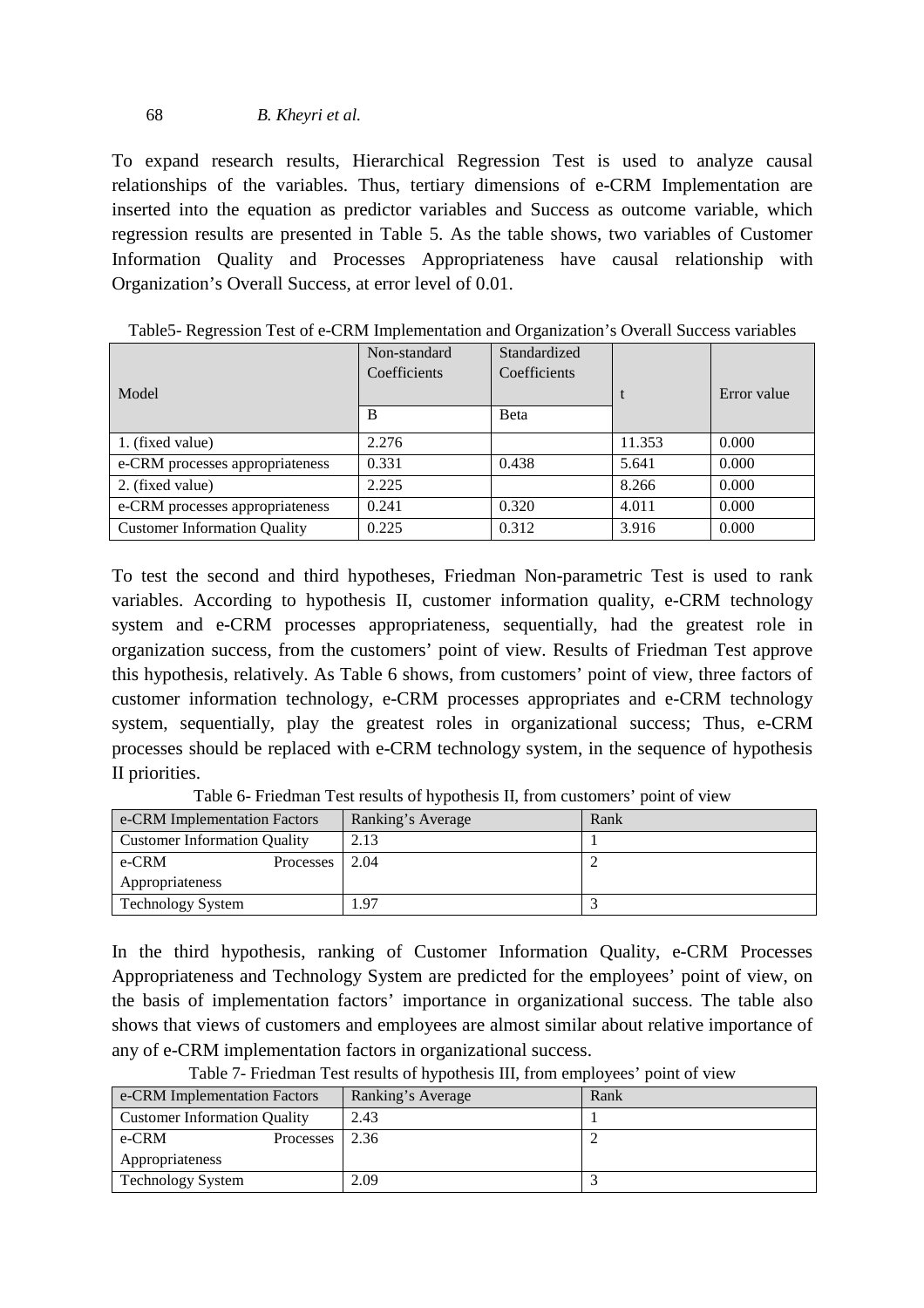#### **3. Conclusions and Suggestions**

This study aimed to explain the Success Model of e-CRM in automobile Manufacturers. Due to the newness of e-CRM concept in marketing domain, different views are expressed in this respect, one of the most known of success models, which has also been applied in Assurance Industry of South Korea and U.S.A., is assessed and hypotheses are adjusted according to the industry under study. According to the results obtained from the analysis of the first hypothesis, the relationship between implementation and organizational successes are approved. In other words, e-CRM implementation will promise increased efficiency, customer satisfaction and finally organization's profitability.

The amazing point in this study was that relationship between e-CRM technology system and organizational success proved to be less strong than other e-CRM implementation factors. Results of this hypothesis may help to explain why some large investments on modern IT technologies lead to failure. Because this study proved that large investment on technological dimensions will not necessarily lead to efficiency enhancement and profitability. Another notable point in this study is the attitudes of many respondents about e-CRM systems, which are so useful in finding reasons for weakness and ineffectiveness of such systems as time passes; As, many respondents believed that "in spite of passing some years after the establishment of CRM and e-CRM in automobile industry, that received public's vast and increasing welcome, their phone lines and operators have not increased proportionate to the increased contacts. Moreover, call centers had a more favorable state of response timing. Thus, we recommend that when e-CRM systems is established, offered services should be adjusted to communications volume, periodically.

Among the main challenges of the respondents, were personalizing offered services according to needs of each caller. Many believed that special programs should be included for every group of users. For example, many people are not aware of functions and services of phone call centers, so they do not call in case of need. Offering more services, like special consultancy to customers via phone call centers and websites can be covered by e-CRM systems, too. The system can also provide suitable tools for connecting usual users and top executive managers.

There are some restrictions to this study that may affect research results and especially its generalizability. Firstly, e-CRM is a recent construct and obviously, few studied have been carried out on it in Iran. So, restricted theoretical background has impacted on offering a comprehensive definition and accordingly on reliability of the concept. To minimize the restrictions, we attempted to refer to more reliable studies in the field of e-CRM, when we reviewed theoretical backgrounds for the current study. Secondly, another restriction relates to mere usage of view-assessment tools for analyzing people's view about relationship between e-CRM Implementation Factors and Organizational Success; these tools cause systematic errors, due to their automatic nature.

Despite the aforementioned restrictions, this article paves the way for future studies and provides a developing and fair base of study. Since the concepts and range of marketing and communication are rapidly growing pervasive, e-CRM can combine these two fields in order to meet future market needs. In this respect, several topics can be identified for future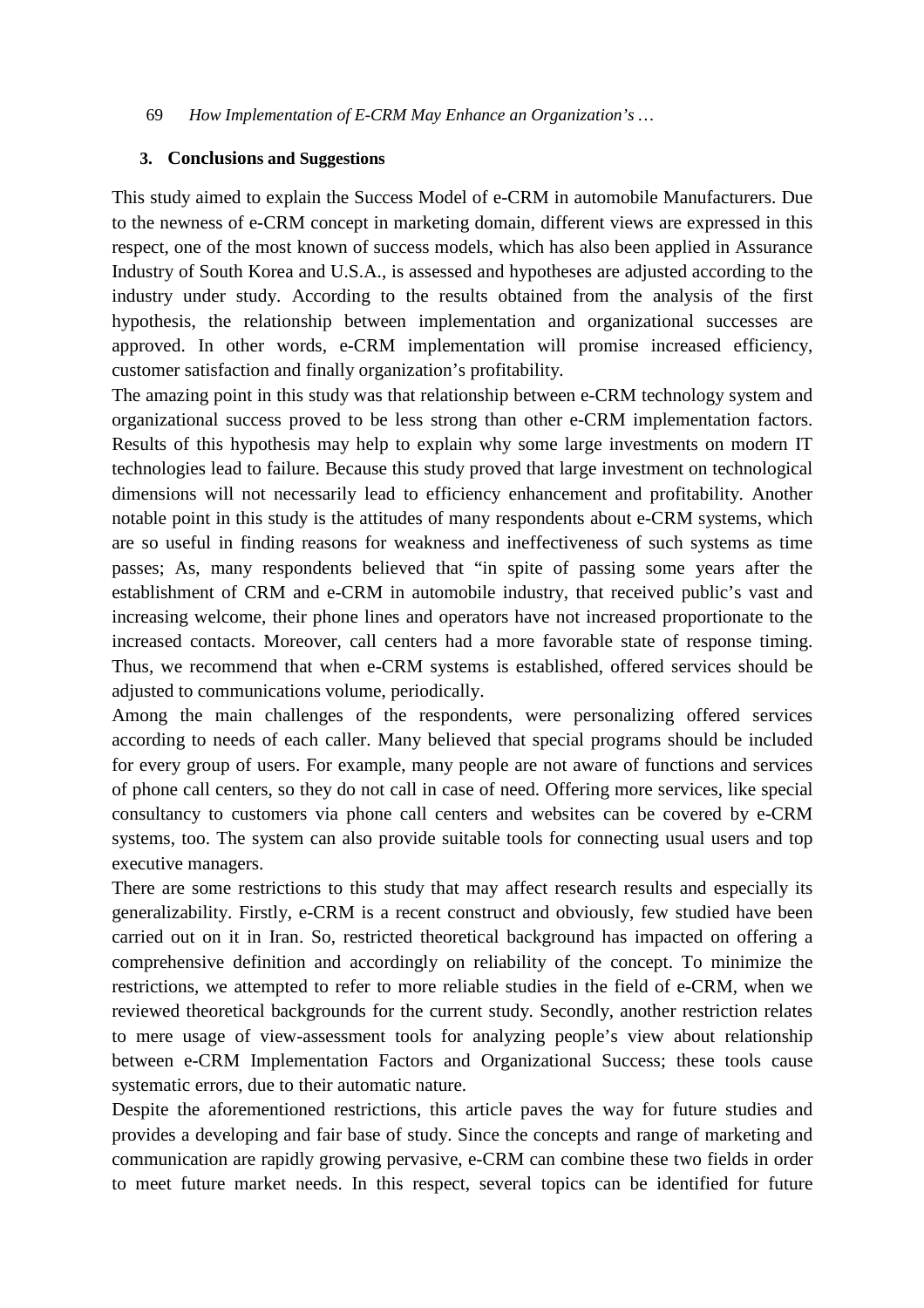#### 70 *B. Kheyri et al.*

researches, including the following: website properties in e-CRM systems, organizational changes required to align with e-CRM systems, haw to personalize CRM and e-CRM to increase profitability, deploying CKM (Customer Knowledge Management) techniques to identify customers' needs in web environment, and role of human factor in success of e-CRM systems.

## **References**

- [1] Rust, R. and Zahorik, A. (2002), *Service marketing*, Harper Collins.
- [2] Sheth, J. and Parvatiyar, A. (2000), *Handbook of Relationship Marketing*, Thousand Oaks, CA, Sage Market-focused Management.
- [3] Pan, S., Tan, C. and Lim, E. (2004), Customer Relationship Management (CRM) in egovernment: a relationship perspective, *Decision support systems*, Vol. 25, No. 7, pp. 1-13.
- [4] Khalifa, M. and Liu, V. (2002), Satisfaction with internet-based service, *International Journal of Electronic Commerce*, Vol. 7, No. 2, pp. 31-49.
- [5] Fluss, D. (2000), The Future of e- Service in e-CRM, *Inside Garter Group*, pp. 1-3.
- [6] Butler, S. (2000), Changing the game: CRM in the e-world, *Journal of Business Strategy*, Vol. 21, pp. 13-14.
- [7] Galimi, J. (2000), *Strategic Analysis Report: CRM* & *IT requirement strategies for payer organization*, Gartner Group.
- [8] Scullin, S.S. and Fjermestad, J. (2004), e-relationship management: changes in traditional marketing as an outcome of electronic customer relationship management, *Journal of Enterprise Information management*, Vol. 17, No. 6, pp. 410-415.
- [9] Guleri, T. (2000), CRM throughout the enterprise, *Call center solutions*, Vol. 18, No. 12, pp. 44-49.
- [10] Roh, T., Ahn, C. and Han, I. (2005), The priority factor model for customer relationship management system success, *Expert systems with applications* , Vol. 28, pp. 641-654.
- [11] DeLone, W.H. and McLean, E.R. (1992), Information systems success, *Information Systems Research*, Vol. 3, pp. 60-95.
- [12] Pitt, L.F. and Watson, R.T. (1995), Service quality: A measure of information systems effectiveness, *MIS Quarterly*, Vol. 19, No. 2, pp. 173-187.
- [13] Markus, M.L. and Robey, D. (1988), Information technology and organizational change, *Management Science*, Vol. 34, No. 5, pp. 31-49.
- [14] Nelson, S. and Berg, T. (2000), *Customer Relationship Management: An interview*, Garter Group.
- [15] Winer, S.R. (2001), A Framework to Customer Relationship Management, *California Management Review*, Vol. 43, No. 4, pp. 89-105.
- [16] Kotler, P. (2001), *Marketing Management: A framework*, New Jersey, Prentice Hall.
- [17] Seddon, P.B. (1997), A respecification and extention of Delon McLean model of IS success, *Information Systems Research*, Vol. 8, No. 3, pp. 240-253.
- [18] Shao, B.B.M. and Lin, W.T. (2002), Technical efficiency analysis of information technology investment, *Information and Management*, Vol. 39, No. 5, pp. 391-401.
- [19] Selingman, M. (2000), Sultans of sales, *NewZealand Management*, Auckland, Vol. 47, No. 6, pp. 63-69.